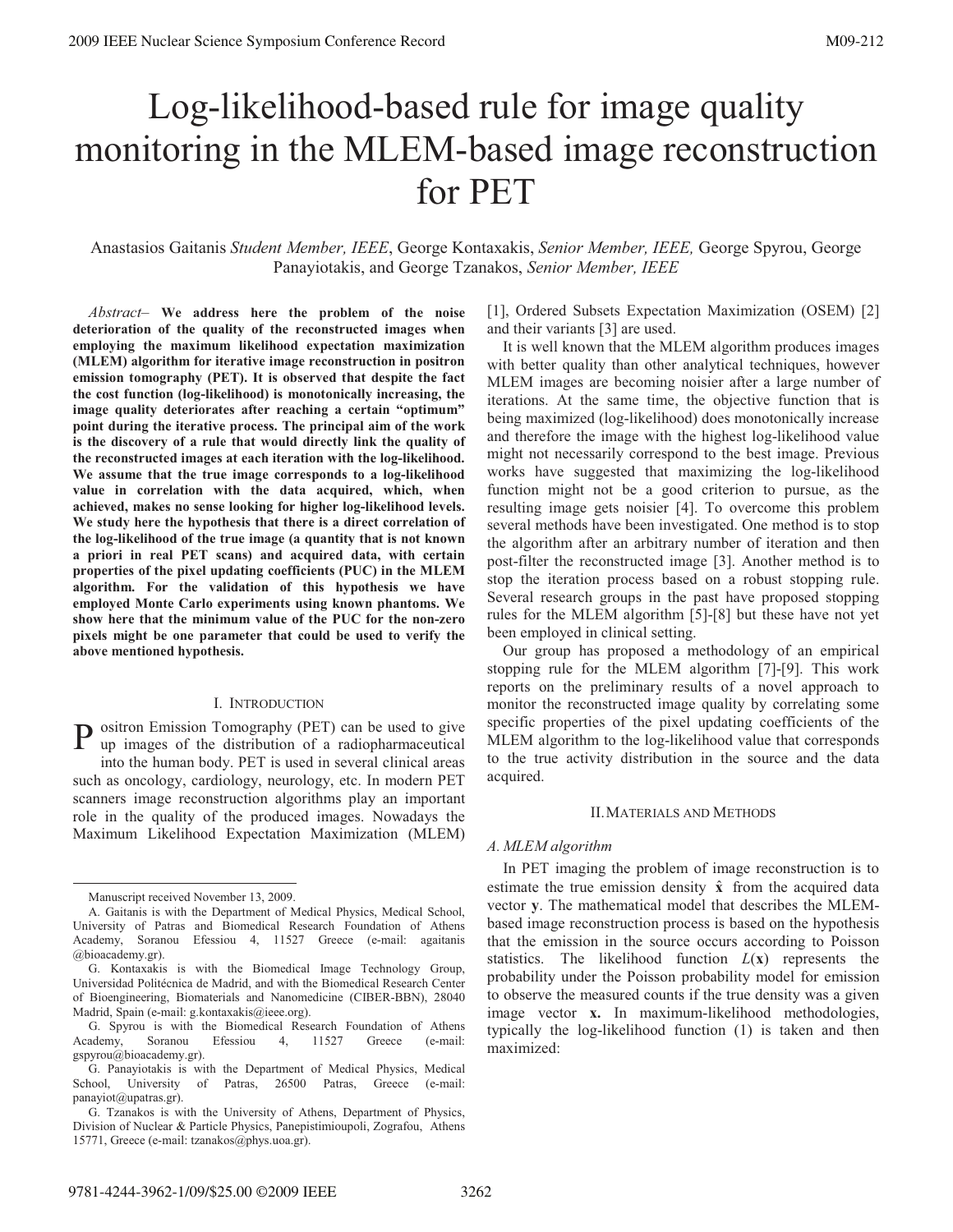$$
l(\mathbf{x}) = \log(L(\mathbf{x})) = \sum_{j=1}^{J} \sum_{i=1}^{I} x(i)^{(k)} \alpha(i, j) + \sum_{j=1}^{J} y(j) \log(\sum_{i=1}^{I} x(i)^{(k)} \alpha(i, j)) - \sum_{j=1}^{J} \log(y(j)!)
$$
(1)

where  $i$  is the  $i$ th pixel in the image vector,  $\bf{x}$  is the image vector, *y*(*j*) is the projected data in *j*th line-of-response (LOR) and  $\alpha(i,j)$  represents the probability that an annihilation event generated in the area of the *i*th pixel is detected in the *j*th LOR;  $\alpha(i,j)$  is also known as the system matrix for a given scanner configuration. The general form of MLEM algorithm that expresses the pixel updating process at the *k* iteration is:

$$
x^{(k)}(i) = x^{(k-1)}(i)C^{(k-1)}(i)
$$
 (2)

$$
C^{(k-1)}(i) = \sum_{j=1}^{J} \frac{y(j)\alpha(i,j)}{\sum_{i'=1}^{I} x^{(k-1)}(i')\alpha(i',j)}
$$
(3)

where  $\mathbf{C}^{(k-1)}$  is the vector of the pixel updating coefficients (PUC) at the *(k-1)*th iteration.

### *B. The PET scanner*

We have modeled a single-ring PET camera with 128 scintillation crystals on the ring, a detector width of 7.36 mm and a field of view (FOV) of  $200 \times 200$  mm<sup>2</sup>. The detector ring radius is 150 mm. The total number of LOR is 8128. Image grids with a size of  $128\times128$  (pixel side = 1.56 mm) have been employed. Custom Monte Carlo simulations (written in C) have been used for the simulation of the activity distribution in the source, the generation of positron-electron annihilations, the production of gamma-rays, their propagation in the source and their detection by the scintillation detectors. Ideal conditions have been assumed (100% detector efficiency, no Compton scattering or photoelectric effects in the source and the detectors, no random coincidences, etc.).

#### *C. The system matrix*

The system matrix depends on the geometry and configuration of the PET scanner (image grid and scanner's layout). Each matrix element  $\alpha(i,j)$  represents the transition law from the image activity distribution  $x(i)$  to the measured data  $y(i)$ . Hence the matrix element shows the geometrical acceptance of annihilation events generated in pixel *i* and detected by the LOR *j*. In this work, the transition matrix for the camera configuration employed has been calculated using Monte Carlo methods. In the area that corresponds to each pixel *i* a sufficient number of events  $N_{tot}$  were generated and the simulated gamma-rays were recorded in each LOR. The probability value  $a(i,j)$  is then given by the expression:

$$
\alpha(i,j) = \frac{N_j}{N_{tot}}\tag{4}
$$

where  $N_i$  is the number of those events detected within the *j*th LOR. The accuracy of this method depends on the total number of annihilation events generated in each pixel. For this reason  $10^7$  gamma-rays have been uniformly generated in each pixel. In that way the relative error is less than 1%.

#### *D. Data generation*

For this study the MOBY [10] and the digital Hoffman brain [11] phantoms have been used. The Hoffman brain phantom consists of 18 2-dimensional image slices and the MOBY phantom consists of 129 slices as shown in Fig. 1. The pixel values in each slice correspond to the activity distribution in the area covered by each pixel in the source. A proportional number of gamma rays have been generated using Monte Carlo methods for this pixel and their trajectories have been followed until they hit a detector on the camera's ring. For each slice various activity distributions have been simulated, ranging from 200,000 to 6.0 million counts. Using this procedure, data from the Hoffman brain and MOBY phantoms have been acquired at different activity distribution levels and have been reconstructed using the MLEM algorithm.

For the validation of the results obtained, we have used data acquired based on the Digimouse phantom [12] and according to a similar procedure as the one followed for the Hoffman and MOBY phantoms: based on the activity distribution in the Digimouse image slices, a predefined number of counts has been generated, assuming an ideal, noise-free case. These data have been then reconstructed using the MLEM algorithm.

#### *E. Image quality monitoring*

In the MLEM algorithm an initial estimate image  $\mathbf{x}^{(0)}$ (typically a uniform activity distribution for all pixels) is used as starting point. The quality, as referred to the signal to noise characteristics, of the reconstructed image steadily improves during the first iterations however after a certain point the image quality starts getting significantly noisier. In order to monitor the noise levels in the reconstructed images, we calculate the log-likelihood value for the case of the simulations using the Hoffman and the MOBY phantoms according to (1), provided that in these cases both the phantom image and the detected counts per LOR are known. During the MLEM reconstruction, it is of no avail looking higher likelihood than the one inherent in the acquired data. Hence, when the log-likelihood at a certain iteration reaches the loglikelihood calculated based on the phantom measurements, there is no need to continue the iterative process:

$$
\log(L(x))_{recon.\text{image}} \ge \log(L(x))_{\text{phantom}.\text{image}} \tag{5}
$$

 During a real PET scan, however, the quantity  $log(L(x))$ <sub>phantom image</sub> is not available. In the next section we describe a methodology that correlates the log-likelihoodrelated properties of the reconstructed image with the properties of the PUC, as given in eq. (3).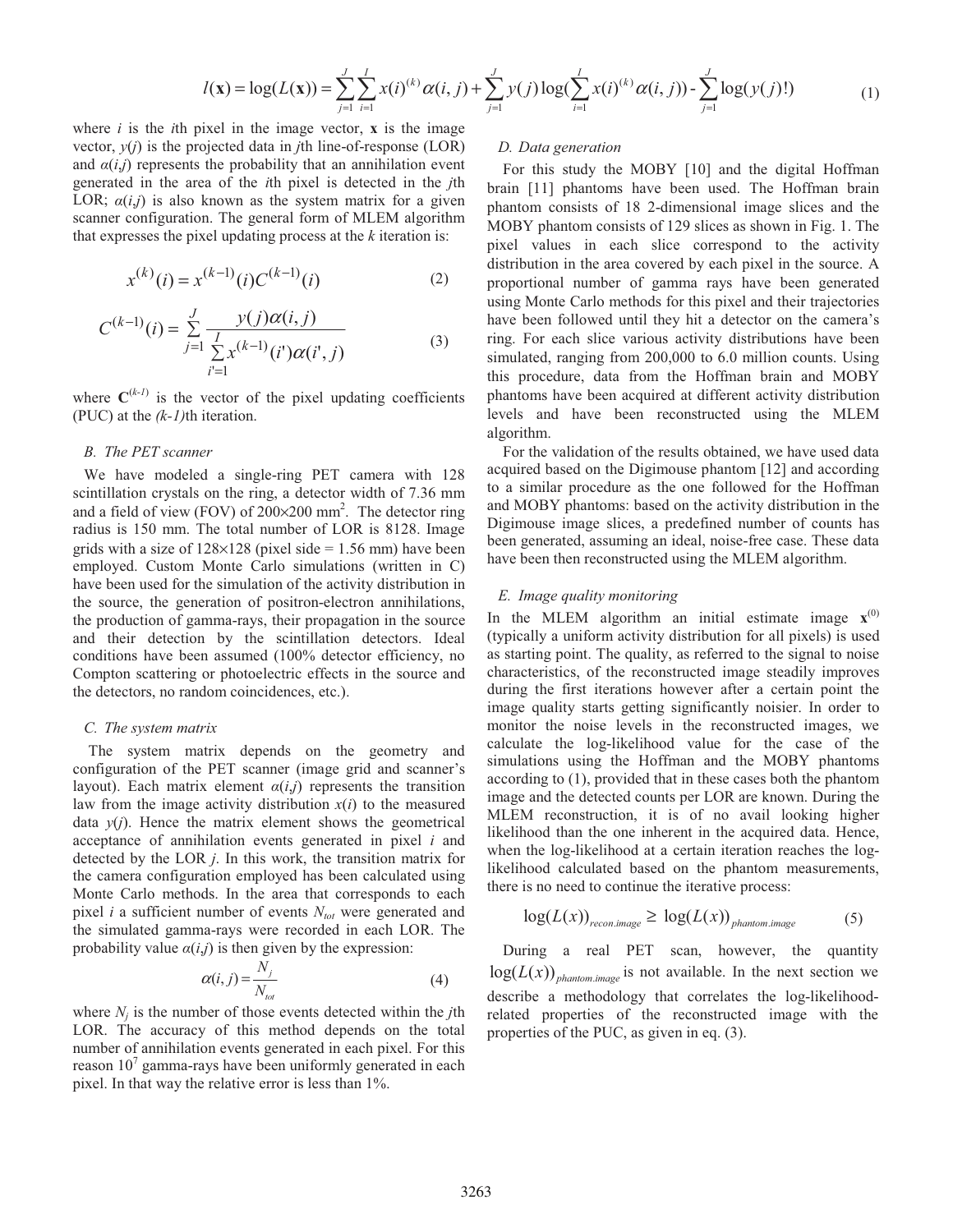

Fig.1. The digital phantoms used for the development of the method: a) the Hoffman brain phantom and b) some slices (nº 23 to nº 40) from MOBY phantom.



Fig. 2 The NRMSD and log-likelihood curves for the Hoffman brain phantom slice nº 14 for 200,000 measured counts

### III. RESULTS

Fig. 2 shows the evolution of the normalized root mean square deviation (NRMSD) [9] and the log-likelihood curve, for the reconstructed images from slice nº 14 of the Hoffman brain phantom (200,000 counts), starting from a uniform image as initial guess. Some examples of the reconstructed images are illustrated in Fig. 3. From this figure it can be observed that there is an improvement of the reconstructed image quality during the first iterations  $(2<sup>nd</sup>$  iteration shown) to the iteration where minimum NRMSD occurs  $(30<sup>th</sup>$  iteration) and after that, the image progressively deteriorates as further noise is added. This effect is also represented in the NRMSD curve in Fig. 2, whereas the log-likelihood curves monotonically increases, as expected from the application of the MLEM algorithm.

From equation (2) it is clear that the evolution of the values of the PUC reflects the convergence rate for a particular image. Motivated by this assumption we have studied further the statistical behavior of the PUC for all non-zero pixels of the reconstructed image versus the number of iterations. Fig. 4 shows the histograms of the PUC values for the Hoffman brain phantom slice nº 14 at the  $10^{th}$ ,  $50^{th}$  and  $110^{th}$  MLEM iteration. It can be observed that these histograms have two components: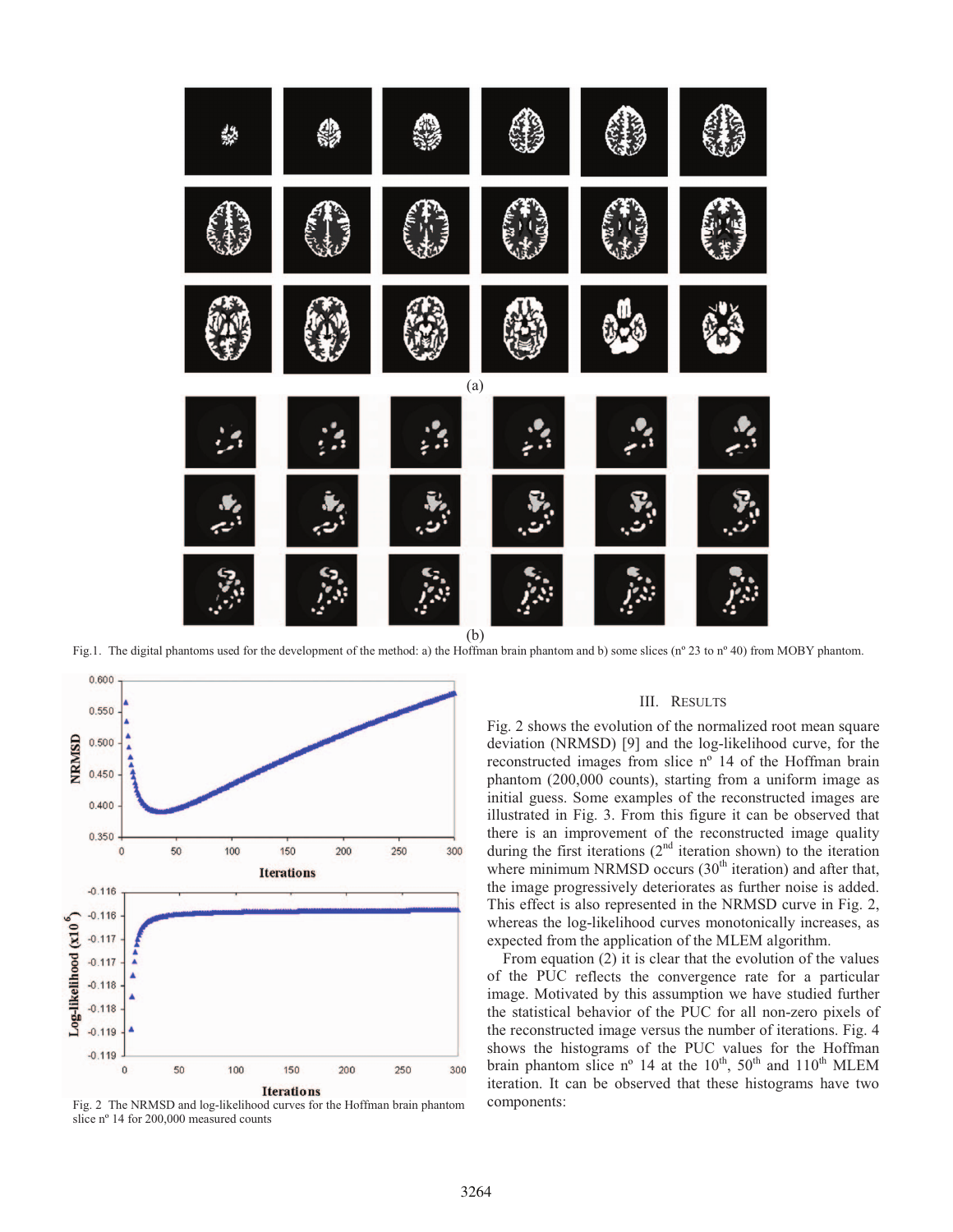

Fig. 3. Hoffman brain phantom slice nº 14, with 200,000 counts acquired, reconstructed after: a) 2, b) 30, c) 110 and d) 210 iterations.



Fig. 4. Histograms show the distribution of the values of the updating coefficients **C**. As the iteration process progresses, the PUC values shift around 1.0.



Fig. 5  $C_{\text{min}}^{(k)}$  versus number of iterations for MOBY phantom slice n° 40 and Hoffman slice nº 14.

- (a) a concentration of values around 1.0, which correspond to the PUC of those pixels for which the true phantom value has been closely approximated and
- (b) a region with values lower than 1.0 (tail) which corresponds to the PUC values of those pixels that have not yet reached their true values at that particular point of the iterative process.

This effect is expected, given the non-uniform convergence rate of the MLEM algorithm for the different image regions. Therefore, it can be concluded that for a pixel *i* that lies in the non-zero activity areas of the true image:

$$
\lim_{k \to \infty} C(i) = 1.0
$$
 (6)

The tail region in the histograms shown in Fig. 4, corresponds to the part of the image that has not been fully reconstructed. Hence, it can be considered that the lower values (most left ones) in these histograms, and particularly the minimum value of the tail, correspond to the pixel values that contribute mostly to the noise level in the reconstructed image. We define a variable:

$$
C_{\min}^{(k)} = \min\{C^{(k)}(i), i = 1, 2, ..., I\}
$$
 (7)

where *I* is the total number of pixels with non-zero activity in the image and *k* is the iteration number.  $C_{\min}^{(k)}$  is the minimum value of the vector of the PUC among the non-zero pixels of the reconstructed image at the iteration *k*.  $C_{\min}^{(k)}$  can be easily calculated from each histogram.

We studied further the relationship between the loglikelihood and the minimum value of the PUC, as well as the dependence of this variable on the iteration number and the number of measured counts. For that purpose we considered the images from the Hoffman brain and MOBY phantoms as the true activity distributions and we simulated the data generation and detection process as described in section II.D. The log-likelihood for each image and its corresponding sinogram were calculated and as a result of the MLEM-based image reconstruction has been considered the image for which equation (5) has been firstly achieved.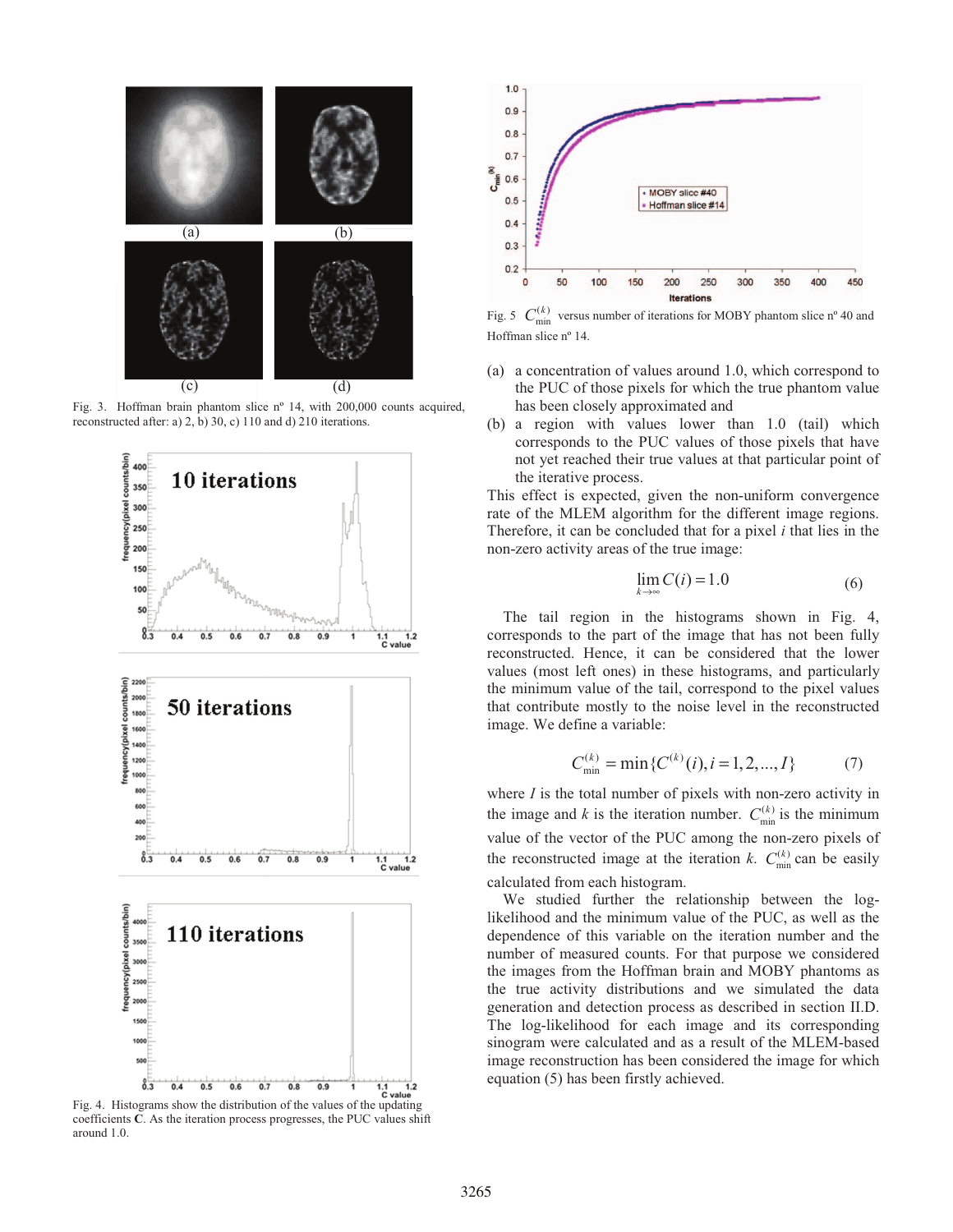

Fig. 6. Mean  $C_{\min}^{opt}$  values versus number of counts for Hoffman and MOBY slices, the averaged slices and the fitting line of averaged slices.

Fig. 5 shows an example of the evolution of the  $C_{\min}^{(k)}$  value for an experiment with the Hoffman slice nº 14 for 2.1 million counts, and another with the MOBY slice nº 40 for 90,000 counts in the source. The figure shows that  $C_{\min}^{(k)}$  increases monotonically with the iteration numbers.

As a next step, we simulated the Hoffman and MOBY phantoms with a range from 0.2 million to 6.0 million counts. Each image has been reconstructed using image grid 128×128 pixels.  $C_{\min}^k$  values were calculated for each activity level, averaged over all slices. For each image slice we recorded the new quantity  $C_{\min}^{opt}$  namely the minimum value  $C_{\min}^{n}$  of the PUC for the image obtained at the iteration  $k = n$  at which the criterion of equation (5) is achieved for the first time. Fig. 6 shows the average  $C_{\min}^{opt}$  values as a function of the activity distribution for all slices of the Hoffman and MOBY phantoms. This figure shows that the mean  $C_{\min}^{opt}$  values increase monotonically as a function of the activity distribution levels, with similar shapes for both curves. From Fig. 6 it can be observed that the mean  $C_{\min}^{opt}$  depends on the number of measured counts. Furthermore there is a characteristic clustering of the  $C_{\min}^{opt}$  values for a given count number implying a little dependence on the shape of the imaged object.

Moreover, Fig. 6 shows the curve that results from the averaging of the two individual curves from the two experiments described before. Using that average curve one can estimate the  $C_{\min}^{opt}$  for a given number of counts, independently of the shape of the activity distribution in the source. Since in real PET scans the number of detected counts is known, the discovery of a relationship between  $C_{\min}^{opt}$  and the detected number of counts would in fact establish a

relationship between the log-likelihood inherent in the acquired data and the true image from the one part and the iteration at which this log-likelihood value is reached (approximately) during the image reconstruction process.

In order to parameterize quantitatively the dependence of  $C_{\min}^{opt}$  on the number of counts, we fitted the averaged curve shown in Fig. 6. A fitting method has been applied using the weighted average and associated errors of mean  $C_{\min}^{opt}$ . Different fitting models have been tested such as linear, polynomial or Gaussian equations. In Table I the  $R^2$  values produced by various equations are shown. Each of these values gives information about the goodness of fit of the equation. An  $R^2$  of 1.0 indicates that the selected model perfectly fits the data. TABLE I

| TABLE I                                      |  |
|----------------------------------------------|--|
| $R^2$ VALUES FOR DIFFERENT FITTING EQUATIONS |  |

| <b>Equation</b>                   | $R^2$ value |
|-----------------------------------|-------------|
| Rational                          | 0.9986      |
| 4 <sup>th</sup> degree polynomial | 0.9927      |
| $6th$ degree polynomial           | 0.990       |
| Cubic polynomial                  | 0.9796      |
| Gaussian                          | 0.9161      |
| Quadratic                         | 0.9302      |

The most accurate, according both to visual inspection and by producing the best  $R^2$  value as shown in Table I, resulted the following rational form:

$$
K = A \frac{N + \alpha}{N + b} \tag{8}
$$

where *N* is the number of counts in the image, expressed in millions. The behavior of mean  $C_{\min}^{opt}$  can be expressed as a function of the number of counts *N*, a parameter known in all cases, including real PET scans.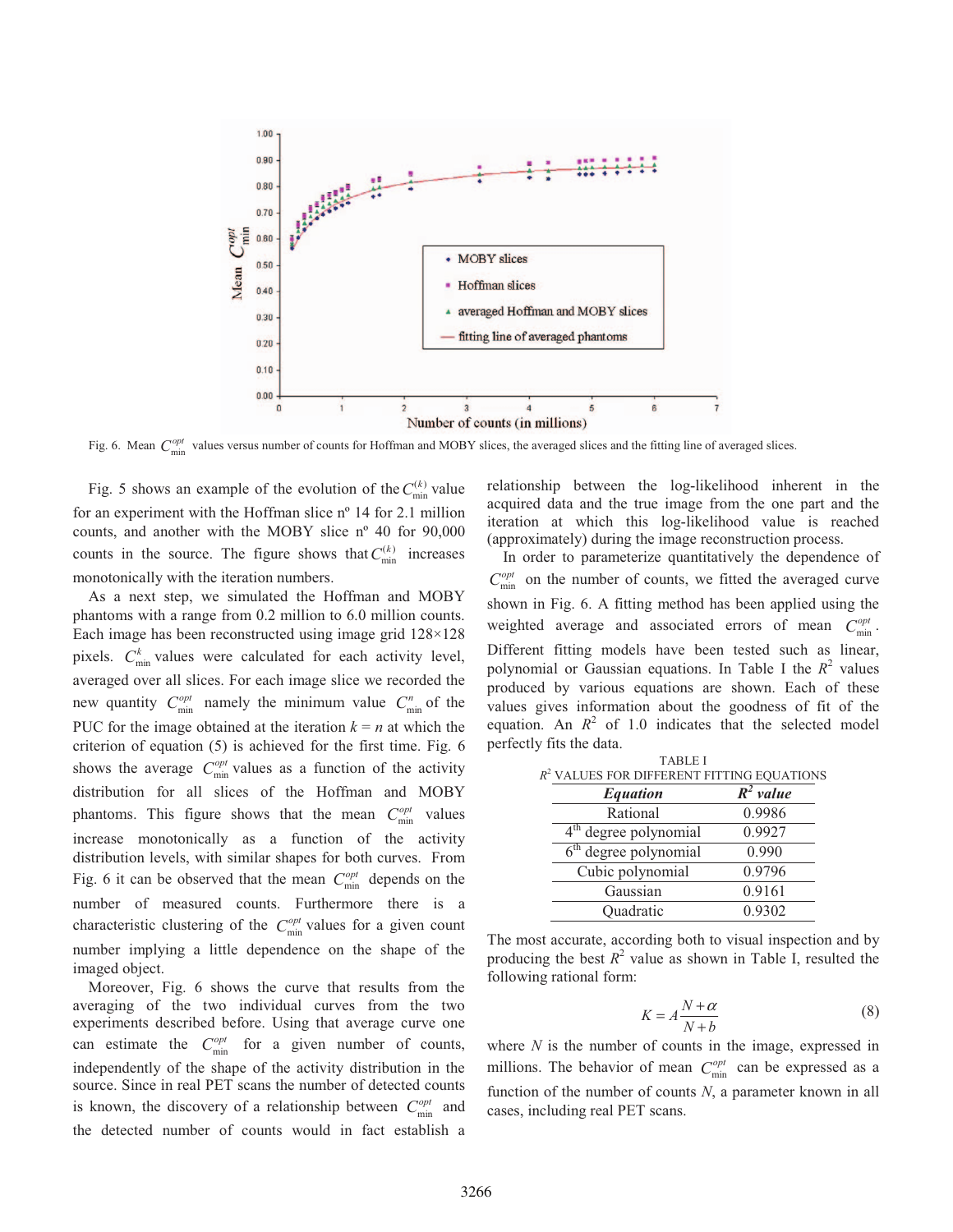

Fig. 7. The validation of stopping rule using the Digimouse slices  $n^{\circ}$  15, 20, 45 and 90. The images shown are the phantom slices, the reconstructed images and the difference between them

The parameters *A*, *a* and *b* have been specified using the fitting tool of MATLAB as follows:  $A = 0.0160 + 4.3603$ 

| (9) |
|-----|
|     |
|     |

| TABLE II                                             |                 |        |                                            |  |  |
|------------------------------------------------------|-----------------|--------|--------------------------------------------|--|--|
| DETAILS ABOUT THE RECONSTRUCTION USING STOPPING RULE |                 |        |                                            |  |  |
|                                                      | $N \times 10^6$ |        | <i>n</i> (stopping iteration $n^{\circ}$ ) |  |  |
| Slice $#15$                                          | 2.62            | 0.8330 | 95                                         |  |  |
| Slice $#20$                                          | 1.40            | 0.7807 | 87                                         |  |  |
| Slice $#45$                                          | 2.35            | 0.8254 | 87                                         |  |  |
| Slice $\#90$                                         | 1 66            | 0.7970 |                                            |  |  |

*\* calculated from eq. (8)* 

## IV. DISCUSSION

Based on the current results, the value of *K*, as it can be calculated from equation (8), can provide an indicator for the

instance of the iterative process at which the reconstructed image reaches a level of log-likelihood that would satisfy equation (5), and therefore constitutes the most appropriate result of this iterative image reconstruction process. The MLEM algorithm can therefore be stopped at the iteration *n* where :

$$
C_{\min}^{(n)} \ge K \tag{10}
$$

In other words we suggest that one can consider terminating the MLEM iterations at the iteration n at which the minimum value of the pixel updating coefficients

For the validation of the proposed methodology a different set of phantom images have been used. This set of real scanned images originated from the Digimouse phantom [12]. Using Digimouse slices as input, the projection data were generated with the Monte Carlo methods described in section II.D, with a determined number of counts for each image slice. Using equation (8) the corresponding *K* values were estimated. The MLEM algorithm was stopped when the condition described in equation (10) was met.